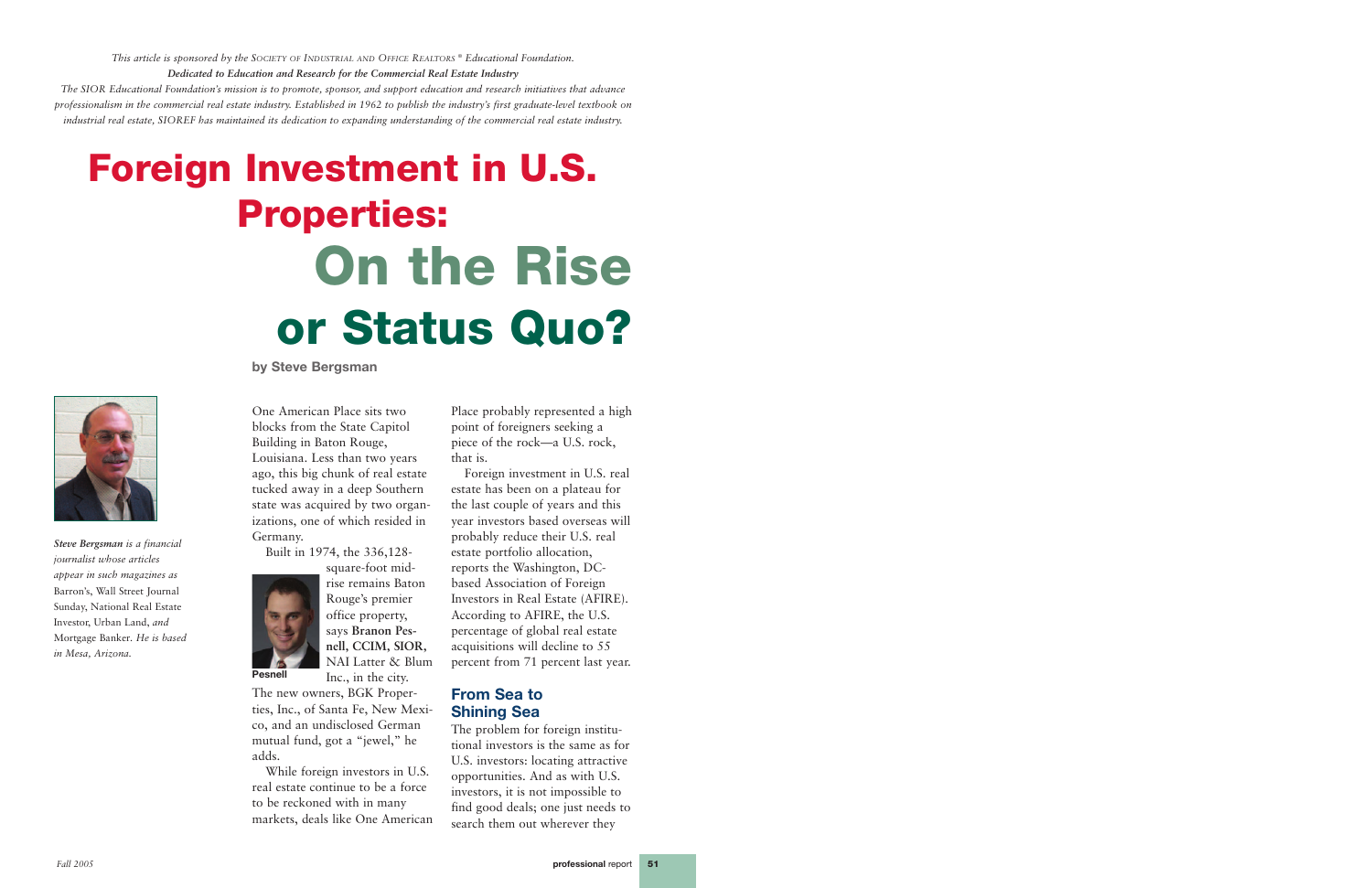investors do not have to do anything but collect the check." Although the investors were very savvy and knew the market, this was their first investment in the United States, so "there was a bit of a learning curve" as to how transactions are carried out here, Sal says.

#### **Lakeland, Florida**

The city of Lakeland sits between Tampa and Orlando on the busy Interstate 4 corridor. **James J. Steinbauer, SIOR,** Vice President, Steinbauer Associates Inc., doesn't mind if you call Lakeland a second- or third-tier city,

> because he's been as busy as any REALTOR® in a firsttier city. A growing number of his clients are foreign buyers. Currently, he is working with a

Venezuelan investor who is buying warehouses, and just recently he helped a German investor purchase what was once a Wal-Mart building that is now subdivided for other retail. The question is,

how do foreign investors find Lakeland? Steinbauer explains that the German investor, who resides in Munich, "vacations in Florida, and he has property in other locations in the state. But,

generally for others, they start looking for real estate in Orlando or Tampa and one way or another, something from Lakeland pops up." Jim admits that Lakeland is not anyone's initial venue for investment, but if the cap rate on an investment is six to 7.5 percent in Fort Lauderdale, it's eight to 8.5 percent in Lakeland.

## **Traditional Investment Dollars**

The National Association of REALTORS® reports that Japan has the highest investment share of foreign ownership of U.S. real estate—a little less than 25 percent. Other countries with big investment shares are Germany, Canada, the United Kingdom, and the Netherlands.

**David L. Cook, CRE, SIOR,** Executive Vice President, Cushman & Wakefield of Texas, Houston, has seen a number of

Asian and European investors wash into the Houston market since the turn of the millennium. "In the last couple of years, we have seen foreign buyers coming in as both developers and investors," he says. About four years ago, an Asian investor bought a 100-acre site that was originally developed as an industrial property, but "they scraped that off and are now selling smaller sites for office, multifamily and some retail," says

David.

Last year, David reports, a Dutch group bought a "premier" Houston site for \$15 million and has been developing multifamily properties on the land. Also, an Italian group paid \$100 million for downtown properties. Cushman & Wakefield worked with some German investors, who, in a \$20 million transaction, also acquired real estate in downtown Houston.

Nevertheless, David suggests that foreign buying has slowed on key, improved properties because of the intense competitiveness of U.S. investors.

That is not the experience of **Elizabeth C. Belenchia, CCIM, SIOR,** President of Carroll Prop-



erties Corporation, Spartanburg, South Carolina. Ever since BMW decided to build a plant in South Carolina back in 1992, the Spartanburg-

Greenville region has been awash in suppliers. "We have 450 international firms in South Carolina with 96 coming from Germany," she notes. Prior to BMW locating in South Carolina, we had 38 German firms in the state.

I located an architectural lighting fixture company from Western Germany here last year," she adds, "and they bought a surplus facility that had been owned by Tyco Electronics."

That deal was in Gaffney, which is located in Cherokee County, near Spartanburg. About a year and a half ago, Elizabeth located another international company in Cherokee County—a South African firm that makes engine cleaner.





**Belenchia**

might be. That is why those markets reporting active foreign investments in real estate are very widely scattered, with no trend line in asset type.

For example, consider these three diverse deals reported by SIOR members:

#### **Chicago, Illinois**

In what is probably one of the largest, if not the largest, real estate transaction involving a foreign buyer this year, CenterPoint Properties Trust of Oak Brook, Illinois, sold a portfolio of Chicago industrial properties for \$392.7 million to a new venture created by CenterPoint; JF Industrial Trust, a property trust to be listed on the Australian Stock Exchange; and a subsidiary of Australia's Mirvac Group. In the transaction were 41 buildings

representing almost 10.1 million square feet. "Significantly, all the

Paine\Wetzel Associates ONCOR International in Chicago.

He adds that the weaker U.S. dollar maintains favorable exchange rates, encouraging continued growth of foreign investment in Chicago through REITs and Pension Fund Advisors. In addition, several private and public entities from Western Europe and other areas, operating as developers, are making significant impact in selected Chicago area submarkets.

## **Bridgeport, Connecticut**

properties were located in various Chicago sub-markets," according to **Jeffrey L. Blake, SIOR,** an industrial specialist with **Blake**

**Sal L. Buono, SIOR,** Cushman & Wakefield of Connecticut, Stamford, Connecticut, reports that his company is working on a

> deal where a British family trust is acquiring a supermarket property in Bridgeport. A group of investors in partnership with an undisclosed

supermarket chain developed the freestanding store, which was then leased back to the supermarket, says Sal. The lease has 17 years left on it. "The sellers would do the deal if they could achieve a 6.2 percent capitalization rate," explains Sal. "As it turned out, that was not an issue for the buyers who were looking for a 'passive' investment. The



*"In Houston, ... foreign buying has slowed on key, improved properties because of the intense competitiveness of U.S. investors."*

**—David L. Cook CRE, SIOR**